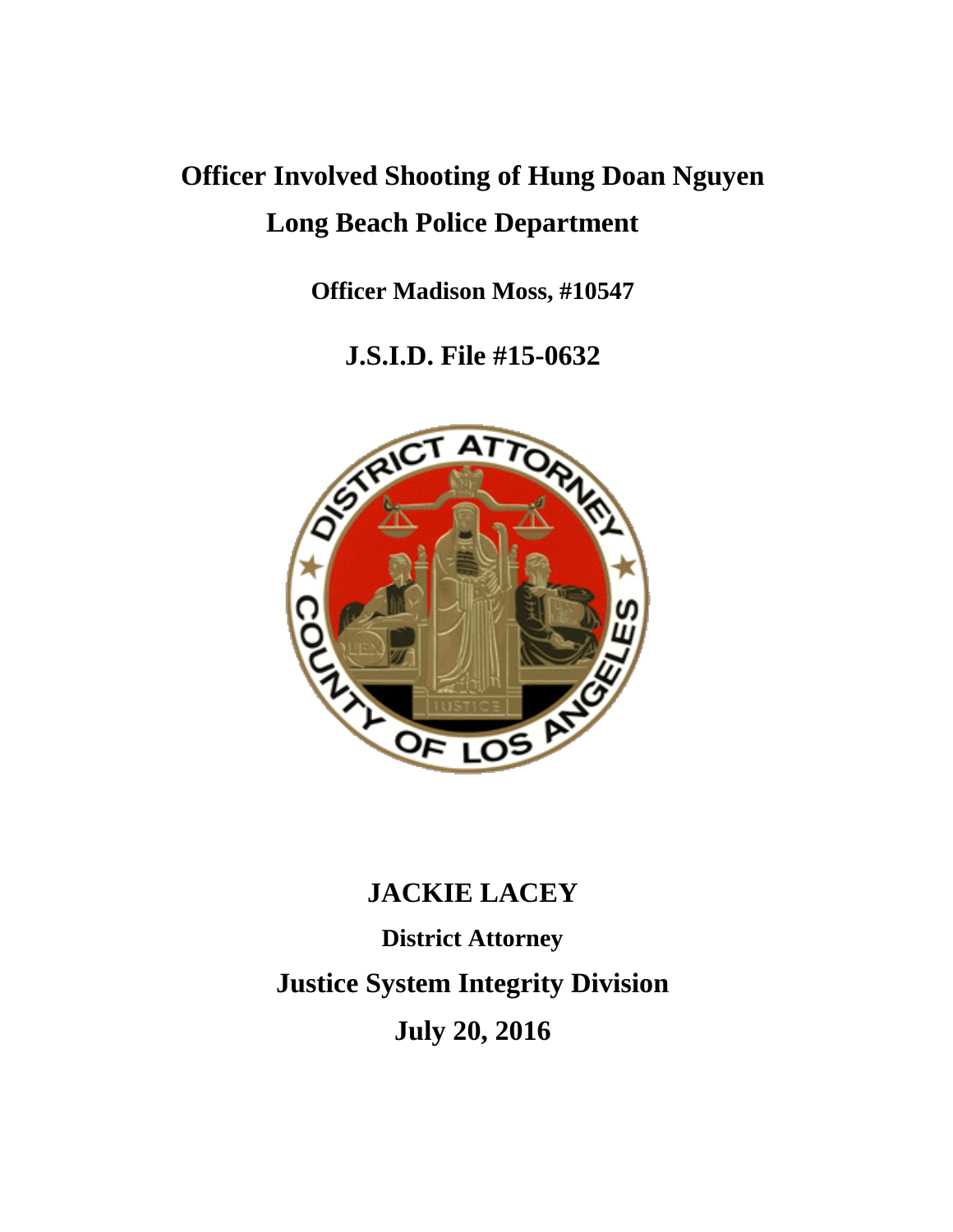#### **MEMORANDUM**

- TO: CHIEF ROBERT LUNA Long Beach Police Department 400 West Broadway Long Beach, California 90802
- FROM: JUSTICE SYSTEM INTERGRITY DIVISION Los Angeles County District Attorney's Office
- SUBJECT: Officer Involved Shooting of Hung Doan Nguyen J.S.I.D. File #15-0632 L.B.P.D. DR File #15-73007
- DATE: July 20, 2016

The Justice System Integrity Division of the Los Angeles County District Attorney's Office has completed its review of the November 26, 2015, non-fatal shooting of Hung Doan Nguyen by Long Beach Police Department (LBPD) Officer Madison Moss. We have concluded that Officer Moss acted lawfully in self defense.

The District Attorney's Command Center was notified of the shooting on November 27, 2015, at approximately 12:53 a.m. The District Attorney's Response Team responded to the location and was given a preliminary briefing on the circumstances of the incident and a walk-through of the scene.

The following analysis is based upon investigative reports, evidence reports and transcribed witness statements taken during the course of the investigation by the LBPD and submitted to this office by Detectives Robert Gonzales and Malcolm Evans, LBPD Gang and Violent Crimes Division. Officer Moss's voluntary statements were considered in this analysis.

#### **FACTUAL ANALYSIS**

On November 26, 2015, at approximately 11:22 p.m., LBPD Officer Madison Moss was on uniform patrol when she received a radio call of a possible battery. The dispatch operator stated that a battery victim had reported they were bleeding and in need of paramedics.<sup>1</sup> It was unknown if any weapons were involved or if the suspect was still at the scene. Moss radioed that she would respond to the incident, which was occurring at 327 Sunset Street. Moss was advised that Long Beach Fire Department (LBFD) was also in route.

 $<sup>1</sup>$  The male caller was difficult to understand and did not know his address. He stated that he was "bleeding"</sup> a lot" and that "somebody beat me." The caller then ended the call and did not answer when the dispatch operator called back.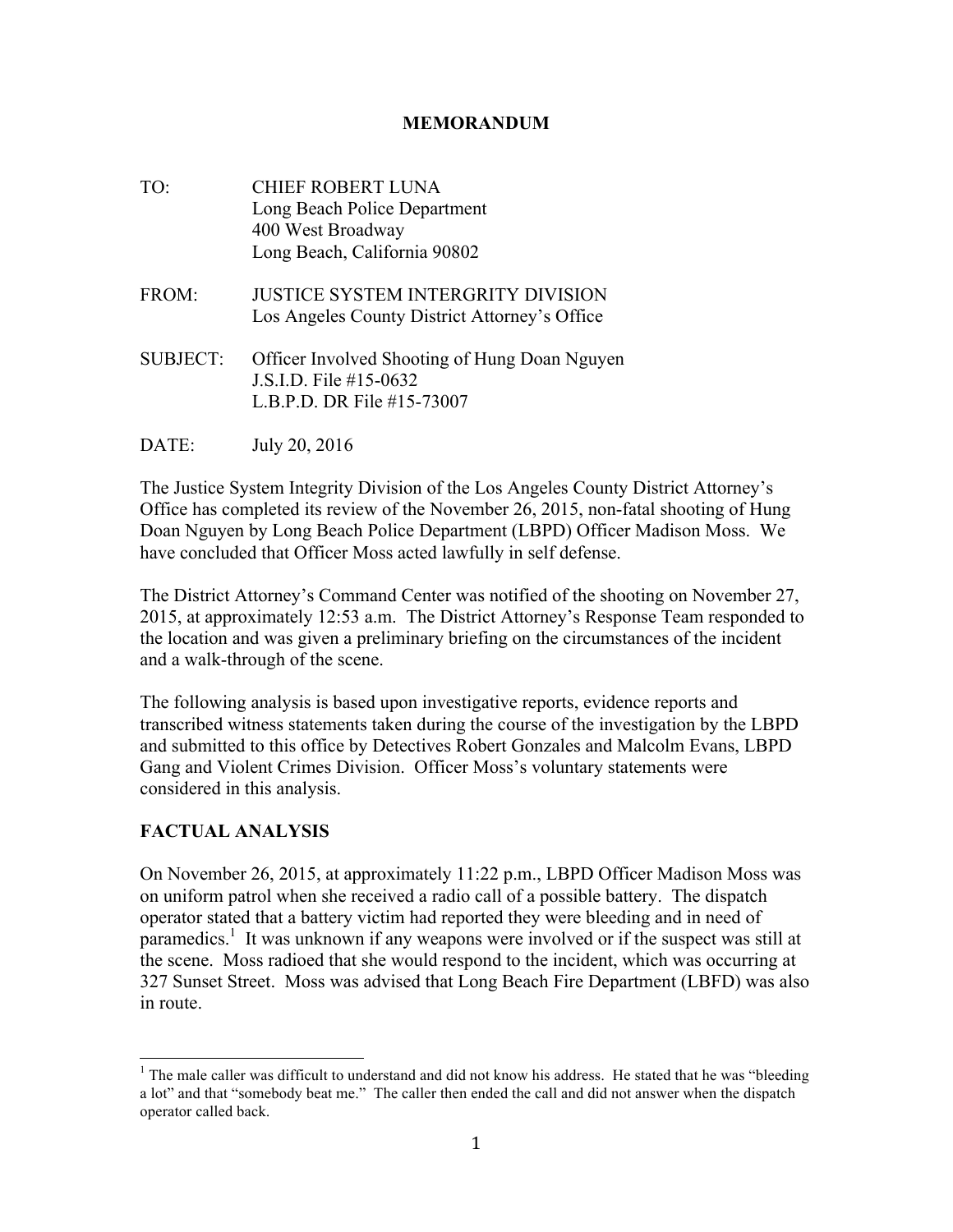Upon arrival at the scene, Moss, who was in full police uniform, parked her marked police vehicle in front of 327 Sunset Street and turned on the vehicle's rear amber lights. Approaching the wrought iron fence that led to the front of the home, she found it locked. Decorative tips from the fence were seen broken on the ground.<sup>2</sup>

Moss approached using the driveway attached to the side of the home. The driveway was also guarded by a sideways-sliding wrought iron gate, but the gate was unlocked and partially open. Moss observed two vehicles parked in the driveway and a light emanating from the side entrance of the home.

Moss decided to enter the property, not waiting for backup, because she believed there was a battery victim that was bleeding and in need of immediate medical attention. As she pulled the gate fully open, she observed flashing lights approaching, so she knew backup would be arriving shortly.

As Moss entered the property, she observed that the side entrance to the home was open and that there were additional lights inside the home that further illuminated the side door. Moss began walking down the driveway along the fence separating the neighbor's property, searching for the battery victim.

As Moss moved along the fence, 10-15 feet away from the door, she observed Hung Doan Nguyen step out of the house onto the side porch carrying a large meat cleaver in his right hand.<sup>3</sup> Blood was dripping from Nguyen's forehead as he stopped and stared at **Moss** 

Unsure if Nguyen was the victim of the battery or the assailant, Moss unholstered her service weapon and pointed it at him. Moss ordered Nguyen to put down the knife. This order was heard by Officer Kevin Johansen, who was arriving at the scene.<sup>4</sup> Nguyen turned his body and looked at Moss.

Nguyen raised the meat cleaver above his head and held it in the air perpendicular to his body. Moss again ordered Nguyen to put down the knife. Nguyen cocked his arm in a backward motion, bending his elbow into the beginning position of an overhand throwing motion. $5$ 

As Nguyen started to swing his arm forward, and believing Nguyen to be an imminent threat to her life, Moss fired four rounds at Nguyen to end the threat. Due to the rapid pace at which the events occurred, Moss was not able to retreat to a position of safety or identify herself verbally as a police officer.

<sup>&</sup>lt;sup>2</sup> Earlier in the evening, neighbor Silvia Martinez heard Nguyen repeatedly hitting the wrought iron fence with an object she believed to be a tire iron or baseball bat. A baseball bat was located in Nguyen's home.<br><sup>3</sup> The meat cleaver was 12 inches in total length with a 7 inch metal blade.<br><sup>4</sup> Silvia Martinez also heard a fem

 $<sup>5</sup>$  Johansen was not yet in a position to see Nguyen's actions, nor were any other witnesses other than Moss.</sup>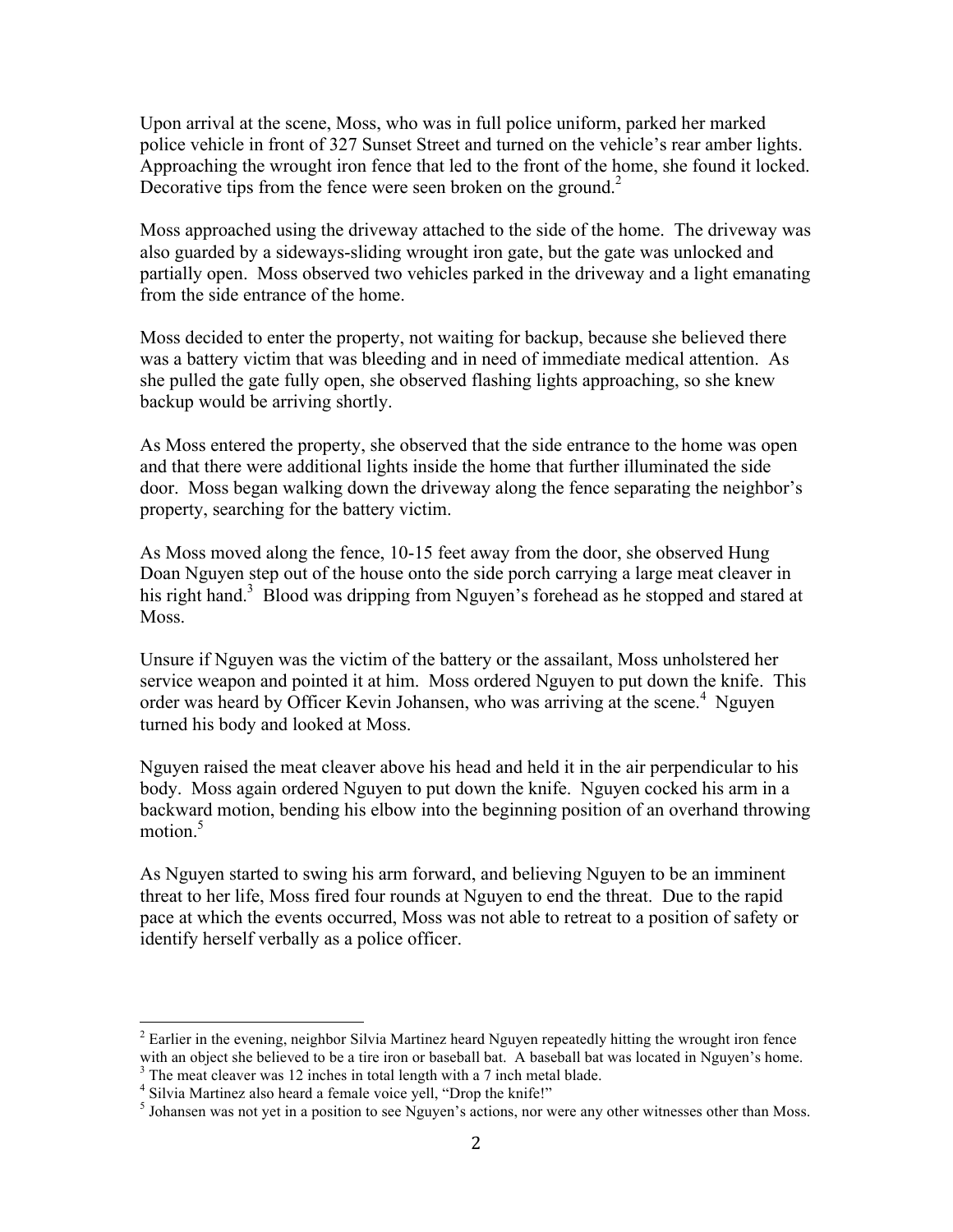Nguyen fell to the ground, laying inside the entryway to the residence. Believing him to no longer be a threat, Moss approached the entryway and stood at the bottom of the steps leading up to the porch. Moss observed that the meat cleaver was laying on the ground next to Nguyen's head.

Officer Johansen radioed for paramedics. Officers Reno and Rodriguez then arrived on scene. Rodriguez stayed with Nguyen, while Moss, Johansen and Reno conducted a safety sweep of the home, in an attempt to locate any possible victims inside.

Finding none, the officers returned to where Nguyen was laying and assisted Rodriguez in providing him with medical attention. Paramedics arrived and transported Nguyen to Long Beach Memorial Hospital. While at the hospital, medical staff determined that Nguyen was heavily intoxicated. Nguyen repeatedly threatened to shoot the nurses who were trying to administer first aid. $<sup>6</sup>$ </sup>

On November 27, 2015, LBPD Detectives Gonzales and Evans interviewed Nguyen at the hospital. Nguyen told them he had been drinking the previous night and had no memory of the confrontation with Officer Moss.<sup>7</sup> Nguyen identified the meat cleaver as his property and admitted he has previously been arrested for alcohol-related incidences including domestic violence. Nguyen also had no memory of placing the 9-1-1 call reporting his injuries and requesting assistance.<sup>8</sup>

Nguyen pled no contest in case number NA103100 to a felony violation of Penal Code § 69 and was sentenced to three years formal probation.

## **LEGAL ANALYSIS**

 

California law permits the use of deadly force in self-defense or in the defense of others if it reasonably appears that the person claiming the right of self-defense or defense of others actually and reasonably believed that he was in danger of great bodily injury or death. People v. Randle (2005) 35 Cal.4th 987, 994 (overruled on another ground in People v. Chun (2009) 45 Cal.4th 1172, 1201); People v. Mercer (1962) 210 Cal.App.2d 153, 161.

In protecting himself or another, a person may use all force which he believes reasonably necessary and which would appear to a reasonable person, in the same or similar circumstances, to be necessary to prevent imminent injury. CALCRIM No. 3470.

"Where the peril is swift and imminent and the necessity for action immediate, the law does not weigh in too nice scales the conduct of the assailed and say he shall not be

<sup>&</sup>lt;sup>6</sup> Nguyen yelled, "Don't touch me, I'm gonna shoot you" and "Shoot you guys. I'm going to shoot you."  $\frac{7}{1}$  Nguyen specifically remembered drinking four beers earlier in the day and approximately ten tequila shots at a neighbor's party earlier in the evening.

<sup>&</sup>lt;sup>8</sup> Based on his head wound and the slurring voice in the 9-1-1 recording, investigators determined that Nguyen was the battery victim that had called 9-1-1.